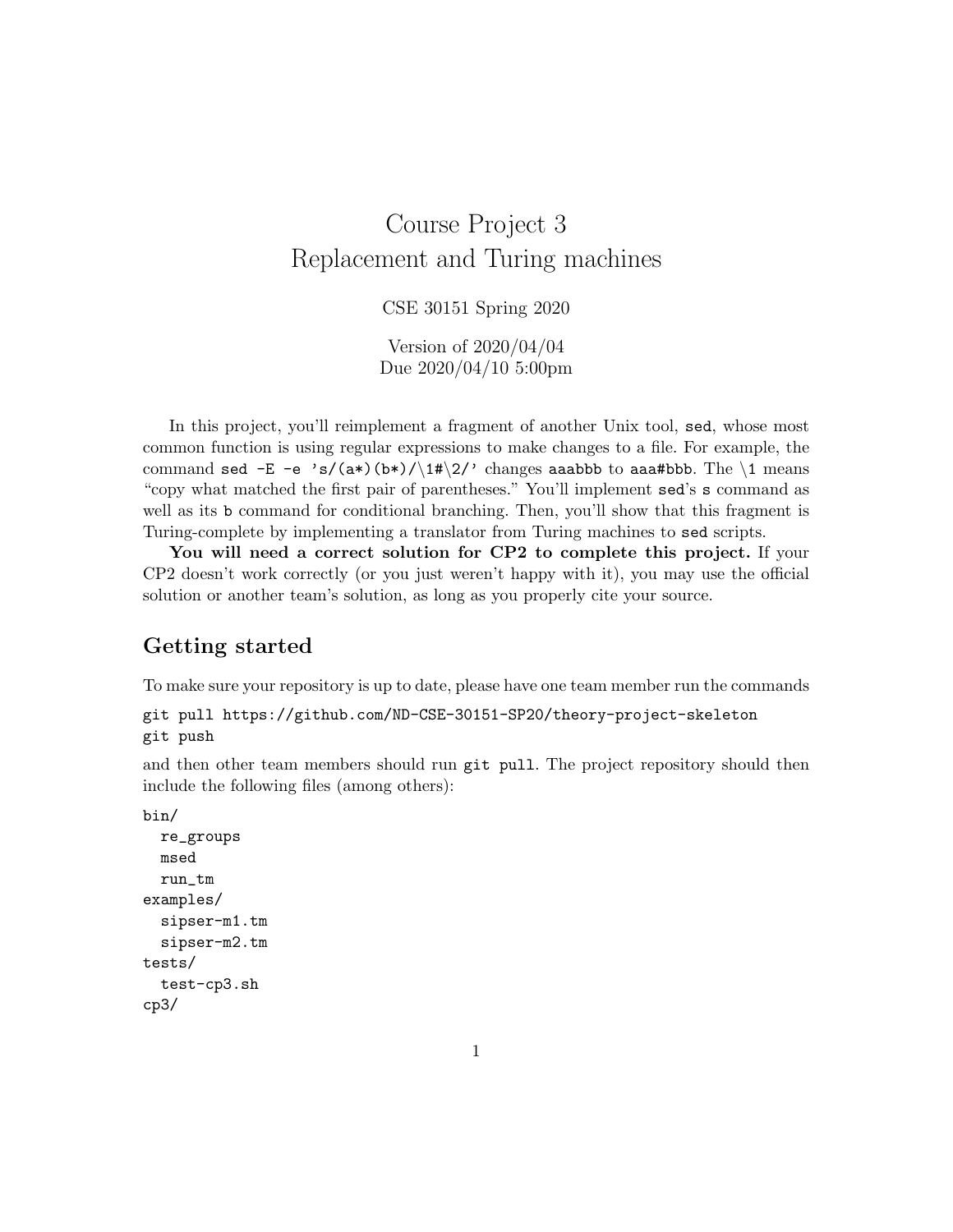Please place the programs that you write into the cp3/ subdirectory.

#### 1 Groups

The subexpression enclosed by a matching pair of parentheses is called a *group*. The groups are numbered starting from 1, based on the order of their left parentheses. For example:

$$
\underbrace{(a \mid (b \mid c))}_{1} \underbrace{(d \mid e) \ast}_{3}
$$

Many regular expression libraries let you retrieve the contents of a group after a successful match. For example, when the above regular expression matches string ade, group 1 has contents a.

It's possible for a group to match no substring or more than one substring. In the above example, group 2 matches no substring, whereas group 3 matches two substrings (d and e). For this project, you can treat a group that matches no substring as containing  $\varepsilon$ . A group matching more than one substring is treated as containing the last substring (in this case, e).

Extend your regular expression matcher to capture contents of groups, and write a program to demonstrate it:

#### re groups regexp string

- regexp: regular expression
- string: input string
- Output:
	- If regexp matches string, prints accept followed by any matching groups, one per line (see below for format)
	- Otherwise, prints reject

For example,

```
$ re-groups' (a|(b|c))(d|e)*' 'ade'accept
1:a
3:e
```
Print just those groups that matched a substring, in numerical order. If there's more than one way for the groups to match, you can choose any of them (but this doesn't happen in any of the supplied tests). Run test-cp3.sh to check your implementation.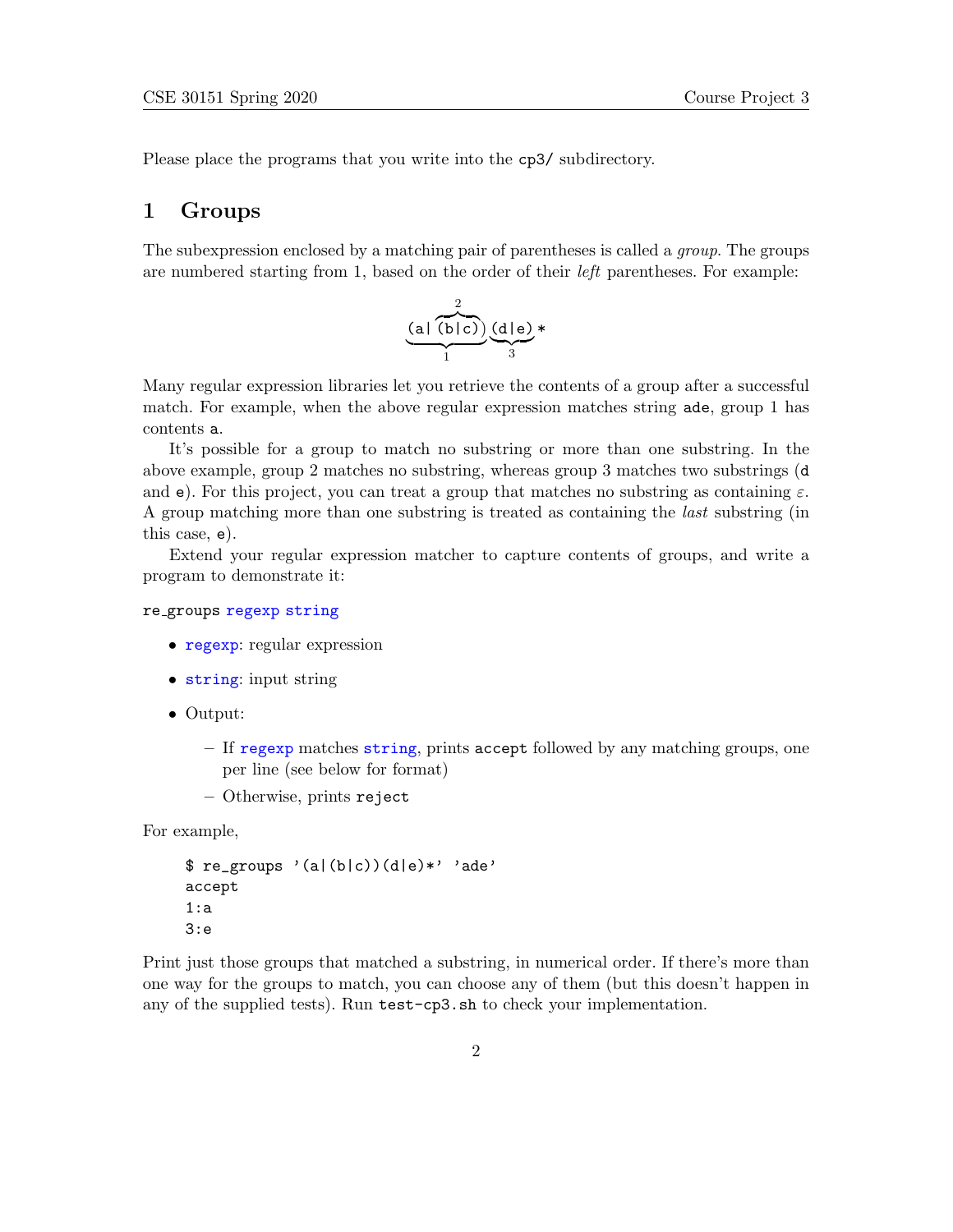There's more than one way to do this, but here's our suggestion. In CP2, parentheses didn't trigger any NFA operation. But now, we can make the parentheses around group  $k$ cause the following operation to be performed:



where "open  $k$ " and "close  $k$ " are special transitions that don't read any input. As far as the matcher is concerned, they behave just like epsilon transitions.

The NFA matcher you wrote in CP1 returns an accepting path (if there is one). Now if the accepting path contains open and close transitions, you can use them to reconstruct the contents of each group. For example, if the path is



then by walking this path from left to right, you can determine that group 1 is a and group 3 is e.

### 2 A fragment of sed

Write a program called msed (for mini-sed):

```
msed -f command_file [file ...]
msed -e command [-e command ...] [file ...]
```
- -f command file specifies a file to read commands from
- -e command specifies a command; can be used more than once
- file  $\ldots$  specifies what file(s) to read strings from; if none, then read from stdin

If called using the first form, it executes the commands from command file, one per line. If called using the second form, it executes the commands given using the -e option. If you want, you can allow multiple uses of the  $-\mathbf{f}$  option and/or mixing the  $-\mathbf{e}$  and  $-\mathbf{f}$ options; the real sed allows this, but we won't check for it.

The commands are executed in order. There are three kinds of commands:

• The command : label, where label is any string not containing whitespace, doesn't do anything; it's just a target for the branch command.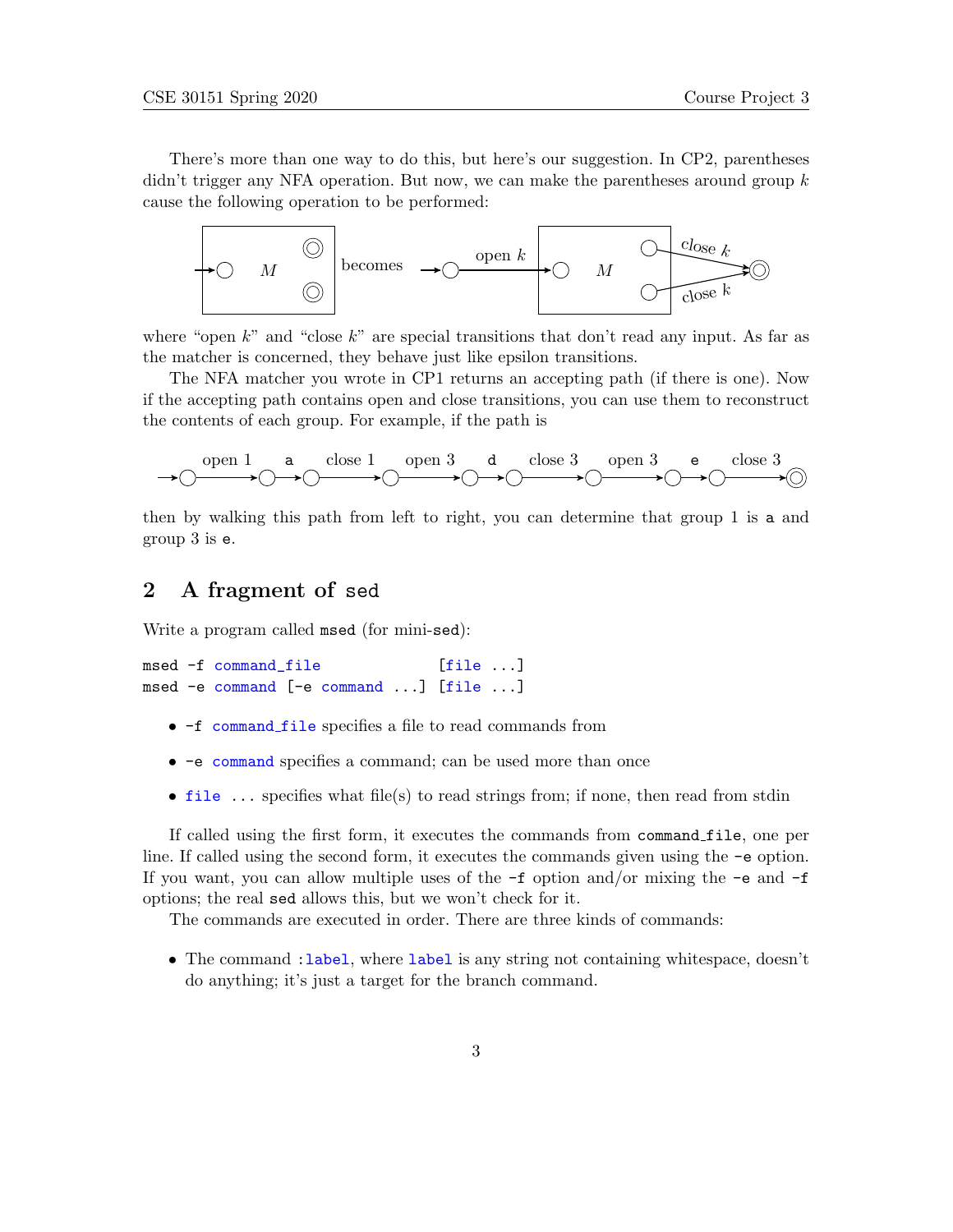- A branch command has the form /regexp/blabel. If the current string matches the regexp, it jumps to label (or quits if there is no such label). Note that unlike the real sed, regular expressions must match the entire line.
- A substitution command has the form s/regexp/replacement/. If the (entire) current string matches the regexp, it replaces the current string with replacement. The replacement can contain backreferences, which can have two forms:
	- $\lambda k$ : expands to the contents of group k, where  $k \geq 1$ .
	- $\gtrsim k$ : expands to the contents of group k, where  $k \geq 1$ .

In both forms,  $k$  cannot have leading zeros. Note that  $\setminus$ 10 expands to the contents of group 10. If you want the contents of group 1 followed by the character 0, then write  $\sqrt{g}$ <1>0 instead.<sup>1</sup>

For example, the following script reverses strings over  ${a, b}$ :

```
s/((a|b)*(')/^1):loop
s/((a|b)*()(a|b)((a|b)*()\sqrt{3\1^4/4})/(a|b)*^(a|b)(a|b)*/bloop
s/((a|b)*)^{\hat{ }}/1/
```
Line 1 inserts a  $\hat{\ }$  marker. Line 3 moves the character after the marker to the beginning of the string. Line 4 checks whether there are any characters left; if so, it goes back to line 2. Finally, line 5 removes the marker.

Test your implementation by running test-cp3.sh. The test script also times your implementation to make sure that your modifications haven't changed its time complexity.

#### 3 Turing machines to sed

Write a program called  $tm_to\_sed$  that has the following usage:

tm to sed tm\_file

- **tm\_file:** specification of a Turing machine (see below)
- Output: an equivalent msed script (see below)

<sup>1</sup>Regular expression libraries differ wildly in how they handle double-digit groups; this (weird) syntax follows Python's.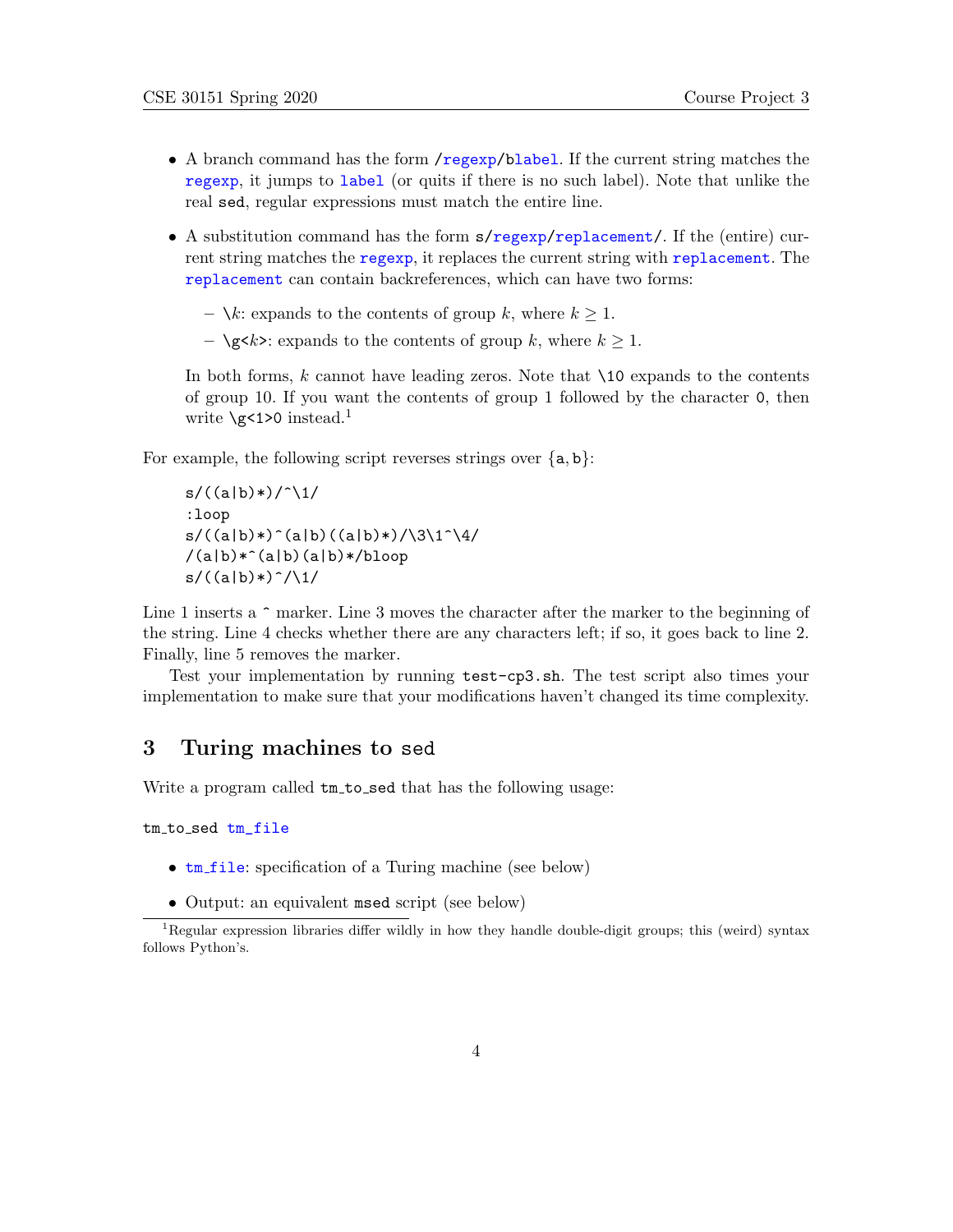Turing machine file format The  $t_m$  file should start with a header with six lines:

- 1. A whitespace-separated list of states, Q.
- 2. A whitespace-separated list of input symbols,  $\Sigma$ . It should be disjoint from  $Q$ , and it should not contain  $\overline{\phantom{a}}$  (blank). Each symbol must be a single character.
- 3. A whitespace-separated list of tape symbols,  $\Gamma \supseteq \Sigma$ . It should be disjoint from Q, and it should contain  $\overline{\ }$  (blank). Each symbol must be a single character.
- 4. The start state,  $q_0 \in Q$ .
- 5. The accept state,  $q_{\text{accept}} \in Q$ .
- 6. The reject state,  $q_{reject} \in Q$ .

The header is followed by transitions, one per line. Each one consists of five whitespaceseparated fields:

- 1. The state that the transition goes from.
- 2. The tape symbol that the transition reads.
- 3. The state that the transition goes to.
- 4. The tape symbol that the transition writes.
- 5. Either L or R to indicate the direction the head moves.

For every  $q \in Q$  except  $q_{\text{accept}}$  or  $q_{\text{reject}}$  and for every  $a \in \Sigma$ , there should be at most one transition from  $q$  on symbol  $q$ . States  $q_{\text{accept}}$  and  $q_{\text{reject}}$  should have no outgoing transitions. See sipser-m1.tm and sipser-m2.tm for examples, which correspond to the machines in Sipser, page 174 and 173, respectively.

Operation The program should convert the Turing machine into an msed script. The resulting msed script should read lines from the input, and for each line, simulate the Turing machine on the input. If the machine accepts, the script should output accept: followed immediately (without whitespace) by the final contents of the tape. If the machine rejects, the script should output reject.

There's more than one way to do this. Our suggestion is to follow Sipser's encoding (p. 168–169) of Turing machine configurations as strings. You can encode the state in the string, like he does, or you could encode the states as labels in the msed script. In either case, you will need to use the s command to simulate the moves of the Turing machine.

Test your converter using test-cp3.sh.